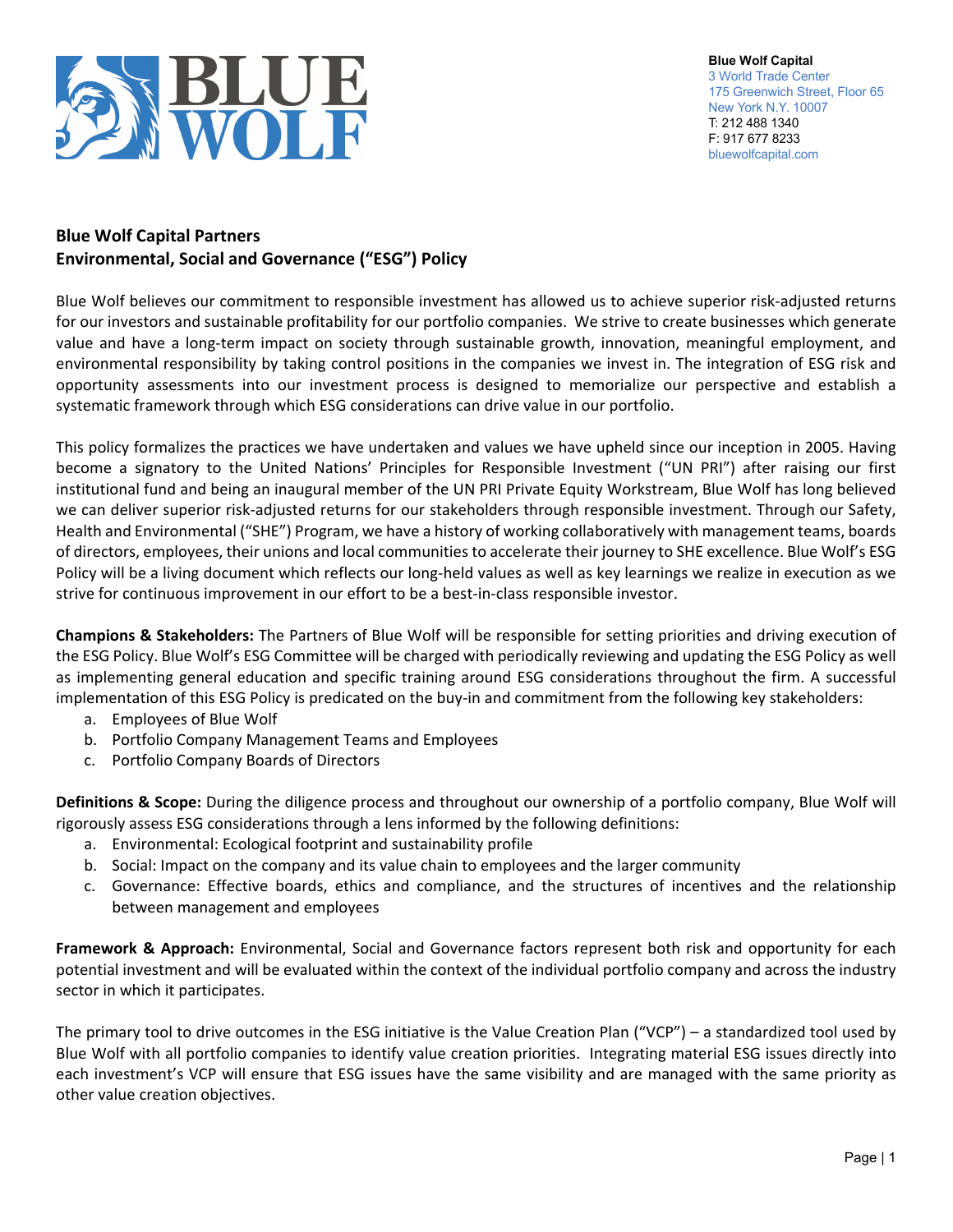

Blue Wolf will evaluate portfolio company and industry ESG factors, and implement the commitments of this ESG policy, by integrating policy requirements into Blue Wolf's processes for investing, value creation and portfolio management. Integration into Blue Wolf processes shall include:

- a. ESG risks and opportunities will be evaluated during due diligence and described in Investment Committee memoranda
- b. Significant ESG risks and opportunities will be captured within the VCP of each investment
- c. Progress on each investment's VCP will be tracked through routine review by the Board of Directors, and by Blue Wolf deal teams
- d. Portfolio level progress towards value creation will be reviewed by Blue Wolf through routine portfolio reviews and valuations

Responsible management of more routine ESG issues by portfolio company management teams will be addressed first, through awareness and expectations setting during onboarding, and then incorporated into management's annual performance and compensation plan and assessed and measured through routine updates with the Blue Wolf deal team and the company's board of directors.

Blue Wolf's Safety, Health and Environmental policy and program is a key component of Blue Wolf's ESG Program and operates under the governance of the SHE Committee. Findings from SHE assessments during diligence will be integrated with ESG findings into the Investment Committee Memorandum, and material risks and opportunities will be captured in the VCP. The SHE's Program Baseline Assessments, routine audits, and SHE reporting requirements will continue to provide visibility into safety, occupational health and environmental performance and continuous improvement.

Blue Wolf's People and Culture Working Group oversees the implementation of the firm's People and Culture Policy for Blue Wolf and its portfolio companies. The Working Group establishes baseline assessments and provides the support and resources to ensure that the firm and its portfolio companies attract and retain a talented workforce by building equitable and compliant workplaces that are best in class.

The Diversity, Equity, and Inclusion Committee oversees the firm's commitment to building balanced teams, where all members can perform at their best and experience a sense of fairness and belonging. Blue Wolf Capital will work to exceed industry benchmarks on diversity at all levels of employment and will seek to enhance leadership and Board diversity at its portfolio companies, beginning with implementation of Board diversity objectivessimilar to those proposed by NASDAQ and California State at new portfolio companies where Blue Wolf controls the BOD. Blue Wolf will also seek to enhance diversity in Blue Wolf's vendor base and portfolio company vendor networks.

Blue Wolf's Information Security Policy establishes the roles and responsibilities of Blue Wolf Capital Partners and its portfolio companies for information security and maintains the processes to insure best in class outcomes.

**Investment Analysis & Diligence:** We do not evaluate ESG factors on a standalone basis; rather, ESG elements are fully integrated into the investment underwriting process. Additionally, we have chosen to not establish any negative screens or exclusions; we may not pursue investments because of ESG considerations, but we also believe that we can create significant shareholder value by meaningfully improving the ESG practices of companies in which we invest. ESG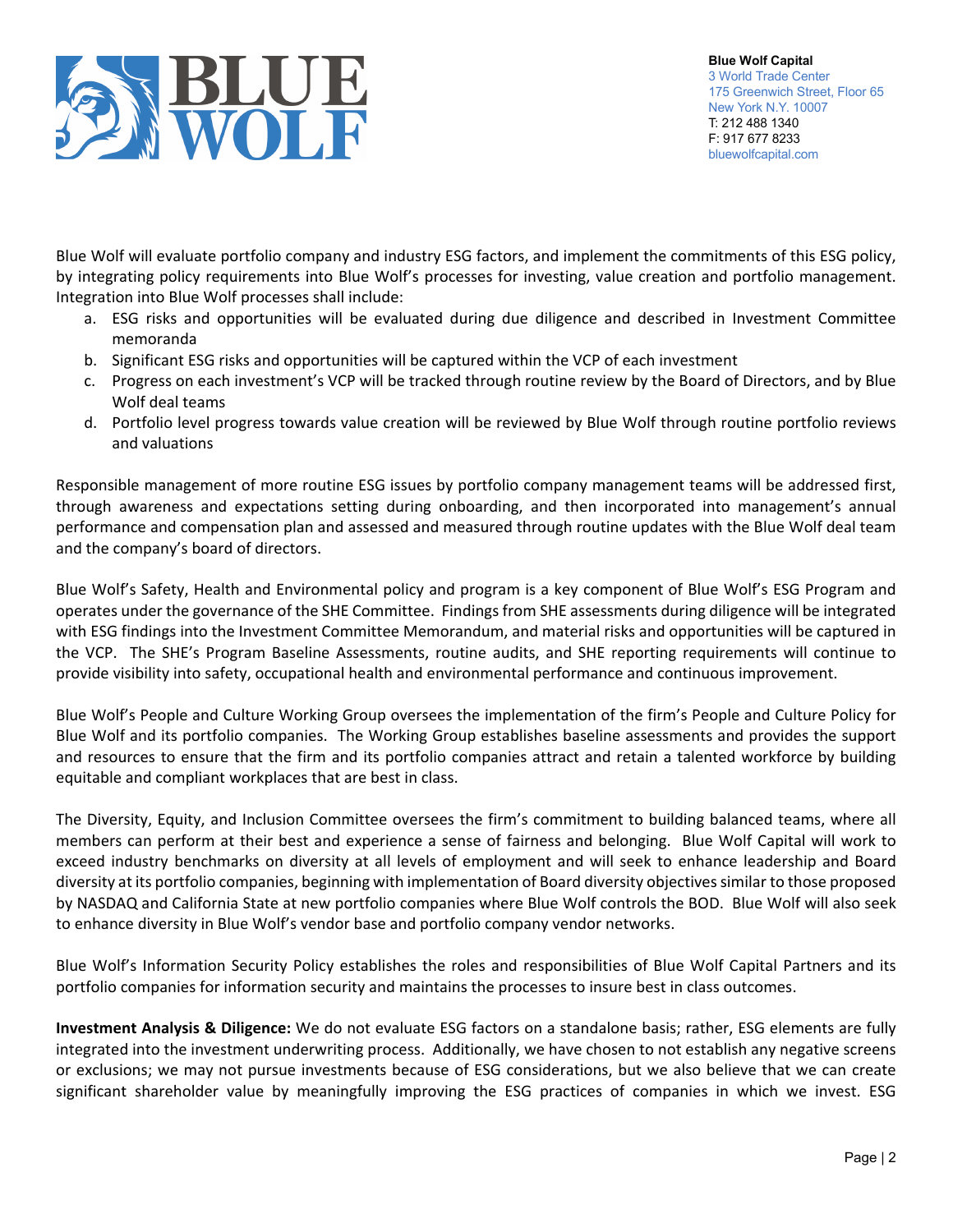

considerations will be an active element influencing the diligence approach and investment decisions in the following manner:

- a. Potential ESG considerations are identified and screened for materiality early in the diligence process for a prospective investment
- b. Material ESG risks and opportunities are communicated throughout the investment team and, if applicable, to external diligence partners, in order to ensure the scope of investment analysis and diligence efforts incorporates these considerations. Specialty diligence partners may be engaged to discretely examine a specific ESG risk or opportunity depending on the domain expertise required to execute a comprehensive assessment.
- c. Investment Committee discussions will systematically include a discussion of ESG considerations and inform Blue Wolf's view on the risk / reward relationship for a prospective investment and the identification of value creation opportunities

**Portfolio Management and Ownership:** It is incumbent upon Blue Wolf to work with management teams and the boards of directors to drive towards the realization of ESG milestones in VCPs. Beginning at time of initial investment and over the ownership period, Blue Wolf, portfolio company management teams and their boards of directors commit to the following:

Blue Wolf will:

- a. Orient portfolio company management teams and their boards on Blue Wolf's SHE, People & Culture and Information Security policies and jointly review the importance of ESG considerations to generating sustainable value
- b. Maintain visibility on material ESG risks and opportunities through the process of value creation planning, and execution tracking at the deal team and board of directors level
- c. Monitor with portfolio company management routine ESG issues, and provide support and resources to management as needed

Portfolio Company Management Teams will:

- d. Oversee the company's implementation of SHE, People & Culture and Information Security policies and execution of ESG value creation initiatives through engagement with employees and other stakeholders
- e. Proactively manage routine ESG issues in a manner which models the expectations of this policy

Portfolio Company Board of Directors will:

- f. Routinely engage with portfolio company management on ESG issues and ESG value creation initiatives
- g. Incorporate performance against ESG issues and opportunities into executive compensation plans

**Accountability and Transparency:** We hold our portfolio companies accountable to act with integrity and demand a higher standard beyond their compliance with laws and applicable regulations. We support our accountability with a focus on transparency in reporting our ESG goals and performance consistently and with integrity to our investors, portfolio company management and employees, and other key stakeholders in the communities in which our companies operate. Furthermore, we believe effective ESG reporting as embodied in our SHE, People & Culture, and Information Security programs, is a vehicle for ongoing engagement and continuous improvement for both Blue Wolf and our portfolio companies.